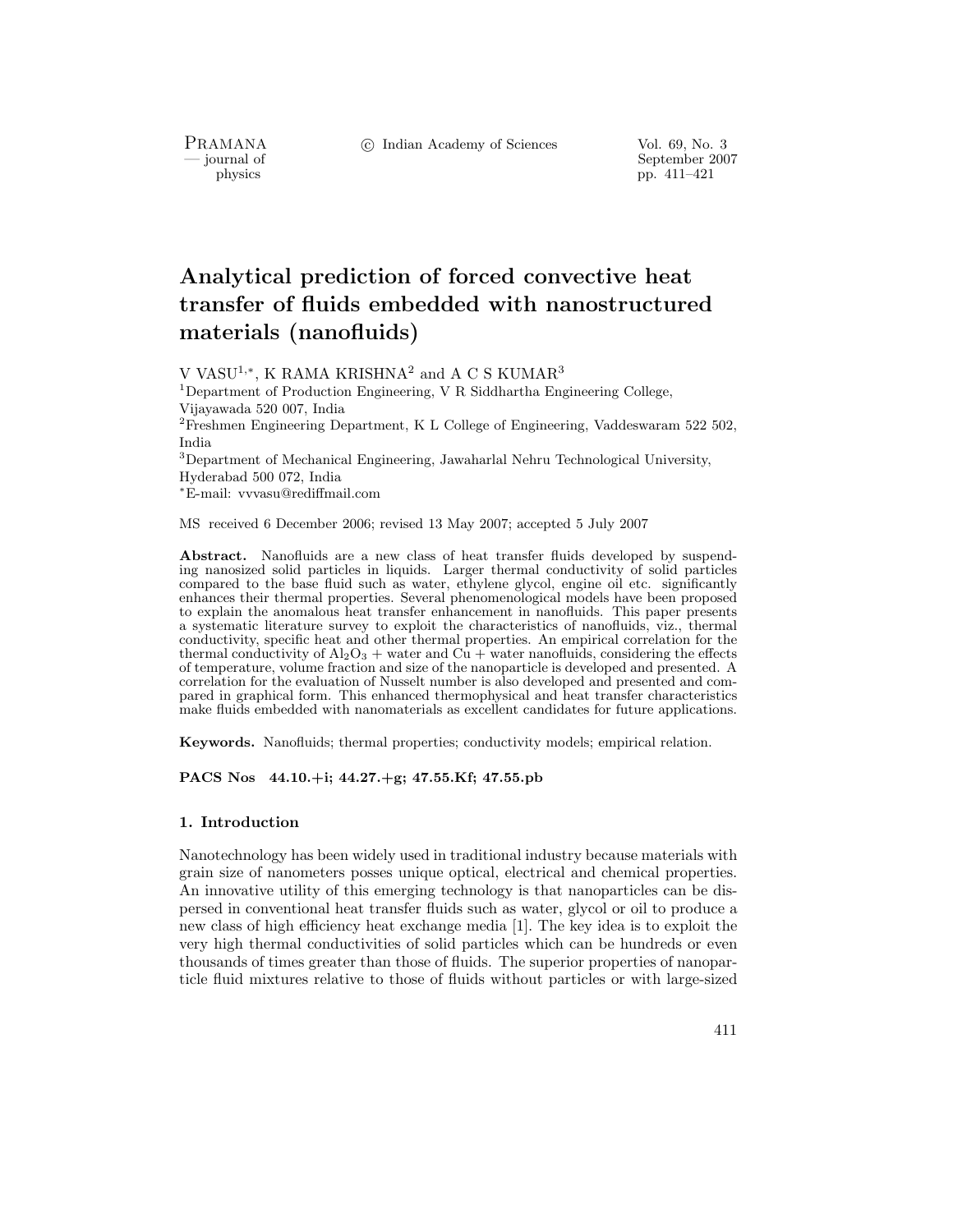particles include high thermal conductivities, stability and prevention of clogging in microchannels. It is well-known that metals in solid form have thermal conductivities that are much higher than those of fluids. For example, the thermal conductivity of copper at room temperature is about 700 times and Al is 400 times greater than that of water. Therefore, fluids containing suspended solid metallic particles are expected to display significantly enhanced thermal conductivities relative to those of conventional heat transfer fluids. Despite several attempts a satisfactory explanation for increase in thermal conductivity of nanofluid is yet unclear [2]. However, the ballistic nature of heat transfer in nanoparticles combined with direct or fluid-mediated clustering effects provide the path for rapid heat transfer and are key factors for promoting the thermal properties of nanofluids. The Brownian motion of particles is found to be too slow to transport significant amount of heat through a nanofluid. The study of heat transport in solid dispersion is relatively recent. Ahuja [3] showed that sub-micron polystyrene suspensions in aqueous glycerin increased the heat transfer by two times under laminar flow conditions. Further, the difference in pressure drop is found negligible even at 9% volume fraction.

With the advent of nanotechnology in the early nineties, it become possible to manufacture nanosized particles. These particles, due to their extremely small sizes, can form very stable colloidal systems which are currently known as nanofluids. The first heat transfer enhancement with nanosized particle was reported by Masuda *et al* [4] in Japan. They demonstrated that ultrafine suspensions of alumina, silica and other oxides in water increase the thermal conductivity by a substantial amount for a particle volume fraction of 4.3%. Choi *et al* [1] at the Argonne National Laboratory proposed to construct a new class of engineered fluids with superior heat transfer capabilities in 1995. Wang *et al* [5] reported enhanced thermal conductivity for alumina and cupric oxide with a variety of base fluids including water and ethylene glycol. With alumina particles they observed a maximum of 12% increase in the conductivity at a volume fraction of 3%. The viscosity on the other hand showed an increase of 20–30% for the same volume fraction. Das *et al* [6] measured the conductivities of alumina and cupric oxide for different temperatures ranging from 20 to 50◦C and found linear increase in the conductivity ratio with temperature. However, for the same loading fraction the ratio of increase was higher for cupric oxide than for alumina. Eastman *et al* [7] showed that 10 nm copper particles in ethylene glycol could enhance the conductivity by 40% with very low particle loading fraction. With cupric oxide (35 nm) the enhancement was 20% for a volume fraction of 4%. Keblinski *et al* [8] reported that the nanoparticle range of interest lies between 1 and 50 nm. Practically it was demonstrated that solid nanoparticle colloids with grains of diameter less than 50 nm are extremely stable and exhibit no significant settling under static conditions even after a few weeks. When the particle size is less than 1 nm the diffusive heat transport ballistic phonon effects become invalid which consequently lead to insignificant increase in thermal conductivity.

## **2. Thermal properties of nanofluids**

The thermal conductivity measurement of nanofluids was the main focus in the early stages of nanofluid research. Recently, studies have been carried out on the heat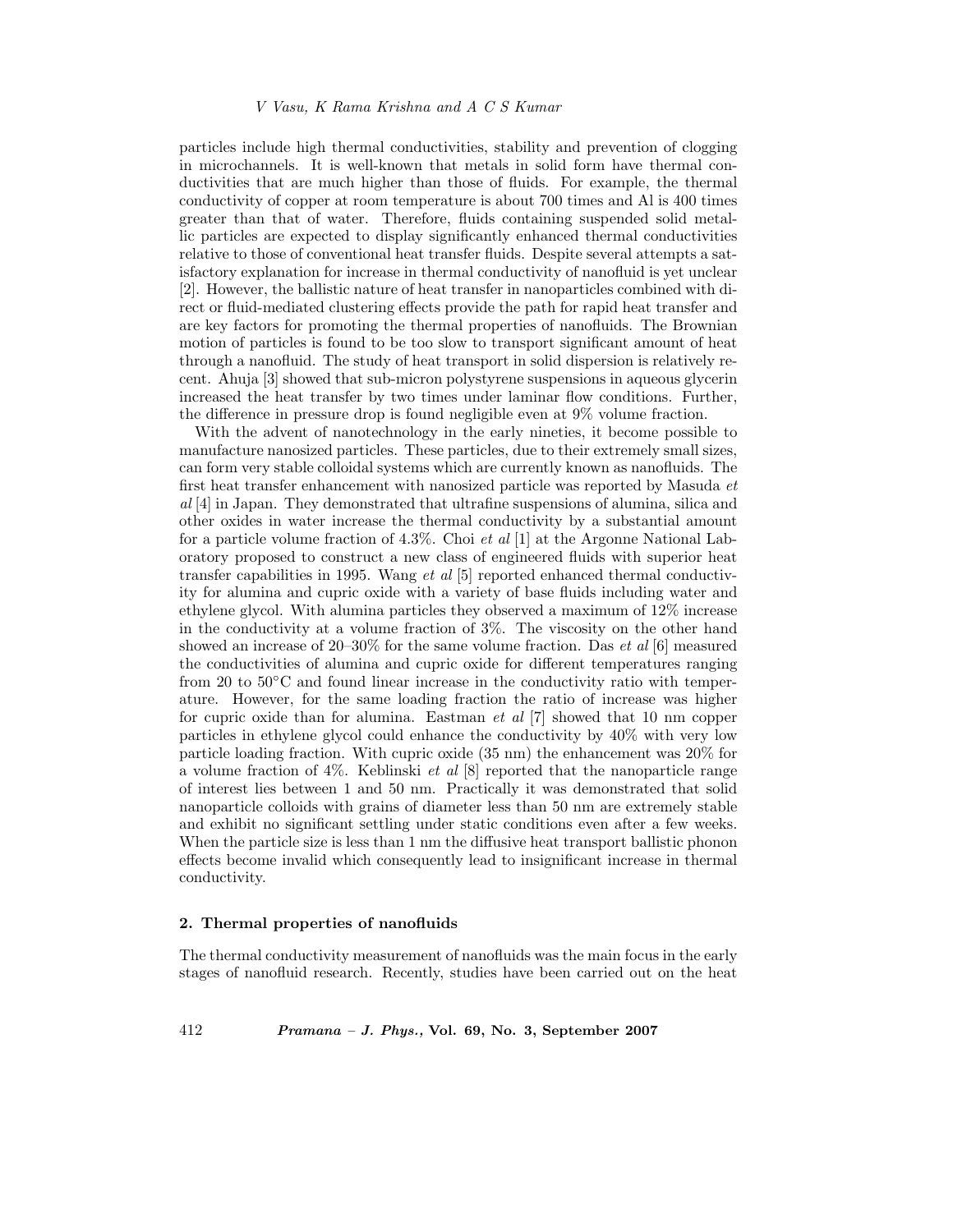## *Forced convective heat transfer of nanofluids*

transfer coefficient of nanofluids in natural [9–11] and forced flows. Most studies carried out to date are limited to the thermal characterization of nanofluids without phase change (boiling, evaporation, or condensation). However, nanoparticles in nanofluids can play a vital role in two-phase heat transfer systems, and there is a great need to characterize nanofluids in boiling and condensation heat transfer. Das *et al* [9] initiated experiments on the boiling characteristics of nanofluids.

In convection heat transfer, the heat transfer coefficient depends not only on the thermal conductivity but also on other properties such as the specific heat, density, and dynamic viscosity of a nanofluid. The various thermal properties of nanofluids can be evaluated as follows.

# 2.1 *Density*

The density of a nanofluid can be calculated by

$$
\rho_{\rm nf} = (1 - \phi)\rho_{\rm f} + \phi\rho_{\rm p}.\tag{1}
$$

For typical nanofluids with nanoparticles at a value of volume fraction less than 1%, a change of less than 5% in the fluid density is expected.

## 2.2 *Specific heat*

The specific heat  $C_{\text{nf}}$  of a nanofluid can be calculated by

$$
C_{\rm nf} = \frac{(1 - \phi)\rho_{\rm f}C_{\rm f} + \phi\rho_{\rm p}C_{\rm p}}{\rho_{\rm nf}}.\tag{2}
$$

Using these equations, one can predict that small decreases in specific heat will typically result when solid particles are dispersed in liquids. For example, adding  $3\%$  Al<sub>2</sub>O<sub>3</sub> by volume to water leads to decrease the specific heat by approximately 7–8% compared with that of water alone. The simple equations obtained by using energy balance as above may need to be modified if nanoparticles are found to exhibit a size-dependent specific heat.

#### 2.3 *Viscosity*

Wang *et al* [5] measured the viscosity of water-based nanofluids containing  $A_2O_3$ nanoparticles dispersed by different dispersion techniques and showed that nanofluids have lower viscosities when the particles are better dispersed. They also showed an increase of about  $30\%$  in viscosity at 3 vol.  $\%$  Al<sub>2</sub>O<sub>3</sub>, compared with that of water alone. However, the viscosity of the  $A<sub>12</sub>O<sub>3</sub>$ /water nanofluids prepared by Pak and Cho [12] was three times higher than that of water. For metallic nanofluids containing a low volume fraction of nanoparticles (usually  $\langle 0.01 \rangle$ ), Einstein proposed a model that would predict the viscosity as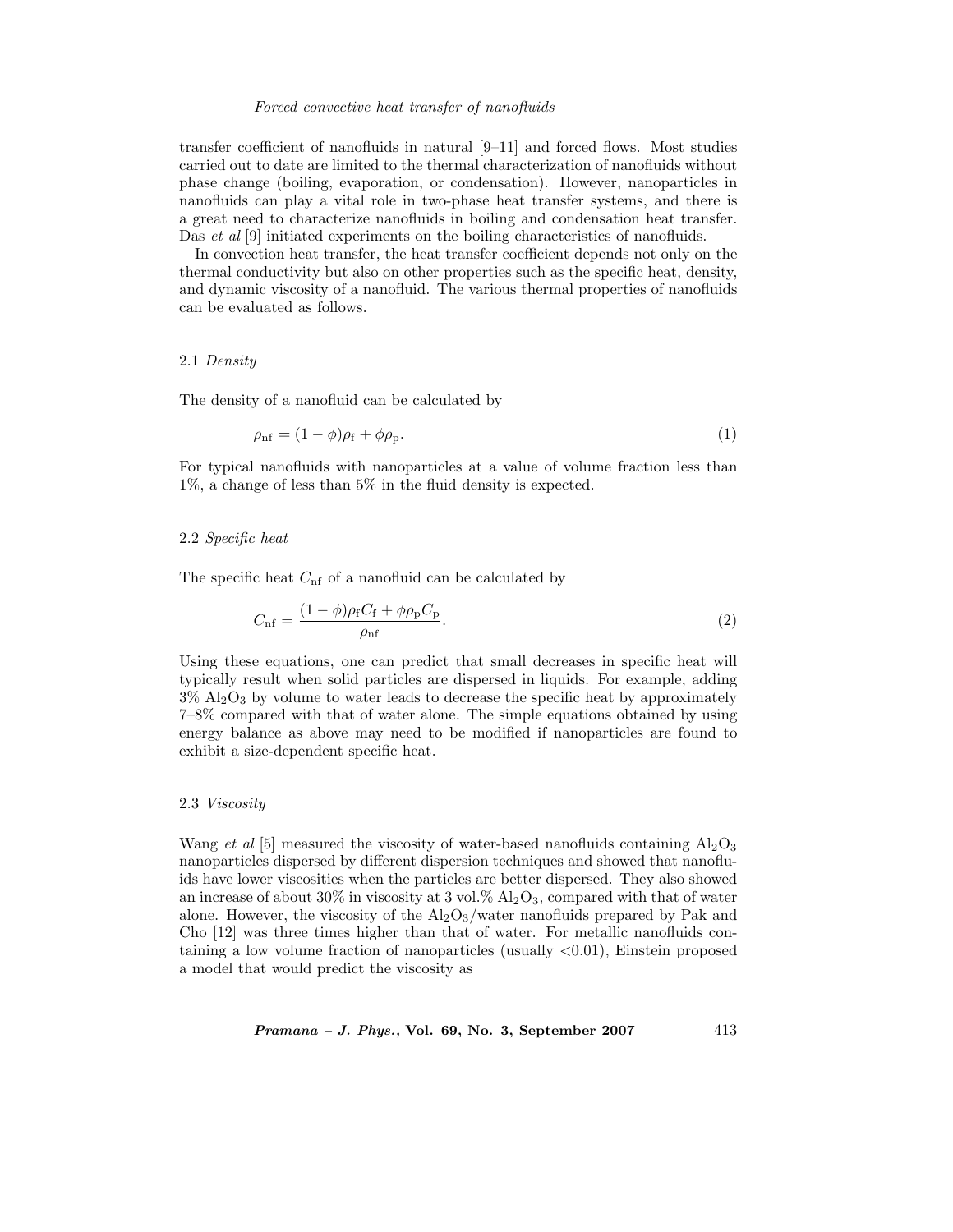*V Vasu, K Rama Krishna and A C S Kumar*

$$
\mu_{\rm nf} = (1 + 2.5\phi)\mu_{\rm f}.\tag{3}
$$

Das *et al* [6] measured the viscosity of  $\text{Al}_2\text{O}_3$  in water and CuO in water nanofluids as a function of shear rate and showed Newtonian behavior of the nanofluids for a range of volume fractions between 1% and 4%.

Brinkman [13] has modified eq. (3) into more generalized form as

$$
\mu_{\rm nf} = \frac{\mu_{\rm f}}{(1 - \phi)^{2.5}}.\tag{4}
$$

Wang *et al* [5] gave a correlation as follows and compared it with various other models and presented in graphical form as shown in figure 1.

For water– $Al_2O_3$  nanofluid,

$$
\mu_{\rm nf} = 123\phi^2 + 7.3\phi + 1.\tag{5}
$$

Pak and Cho [12] gave correlation for the viscosity of nanofluids as follows: For water– $Al_2O_3$ ,

$$
\mu_{\rm nf} = \mu_{\rm f} (1 + 39.11\phi + 533.9\phi^2). \tag{6}
$$

## 2.4 *Thermal conductivity models*

Many theoretical and empirical models have been proposed to predict the effective thermal conductivity of nanofluids. Using potential theory, Maxwell [14] obtained a simple relationship for the conductivity of randomly distributed and non-interacting homogeneous spheres in a homogeneous medium as

$$
\frac{k_{\rm nf}}{k_{\rm f}} = 1 + \frac{3(\alpha - 1)\phi}{(\alpha + 2) - (\alpha - 1)\phi},\tag{7}
$$

where

$$
\alpha = \frac{k_{\rm p}}{k_{\rm f}}.
$$

Hamilton and Crosser [15] modified the Maxwell correlation as

$$
\frac{k_{\rm nf}}{k_{\rm f}} = \frac{[k_{\rm p} + (n-1)k_{\rm f} - (n-1)\phi(k_{\rm f} - k_{\rm p})]}{[k_{\rm p} + (n-1)k_{\rm f} + \phi(k_{\rm f} - k_{\rm p})]},
$$
\n(8)

where the parameter  $n$  is the 'shape factor' defined as

$$
n = \frac{3}{\psi}.
$$

where  $\psi$ , called the 'sphericity', is defined as the ratio of the surface area of the sphere to that of the particle for the same volume. For spherical particles  $\psi = 1$ , and for the cylinders  $\psi = 0.5$ . Jang and Choi [16] found that the Brownian motion of nanoparticles at the molecular and nanoscale level is a key mechanism governing the thermal behavior of nanofluids. They derived a model, which considers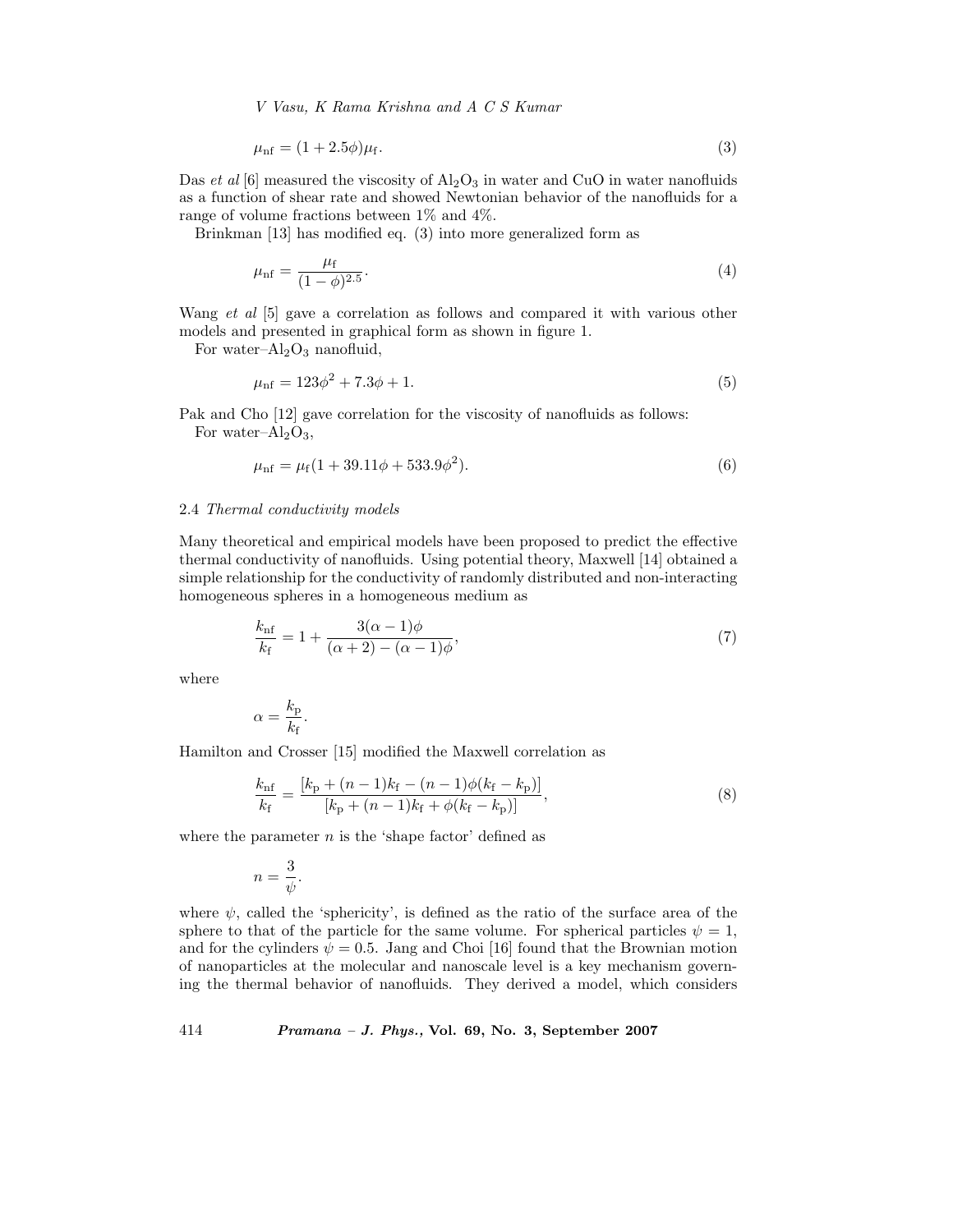*Forced convective heat transfer of nanofluids*



**Figure 1.** Comparison of the thermal conductivity of nanofluid models with the experimental data [6].

the concentration, temperature and, size. They proposed four modes of energy transport, viz., (1) collision between base fluid molecules, (2) thermal diffusion in nanoparticles suspended in fluids, (3) collision between nanoparticles and (4) thermal interactions of dynamic or dancing nanoparticles with base fluid molecules and derived the thermal conductivity of nanofluid  $k<sub>nf</sub>$  by neglecting the third mode.

The above thermal conductivity models are compared with the experimental data [6] and are presented in graphical form as shown in figure 1. It is found that the predicted values of various models are far less than experimental observations. Hence the present work is aimed at developing a suitable correlation to predict the thermal conductivity of nanofluids.

# **3. Present model for thermal conductivity**

Thus from the above models it is clear that the thermal conductivity of a nanofluid,  $k_{\text{nf}}$ , is given by

$$
k_{\rm nf} = f[v, d_{\rm p}, \rho_{\rm p}, T, k_{\rm p}, k_{\rm f}, \phi]. \tag{9}
$$

These variables can be grouped and can be expressed in non-dimensional terms as

$$
k_{\rm nf} = f\left[{\rm Re}_{\rm m}, \phi, \frac{k_{\rm p}}{k_{\rm f}}\right].\tag{10}
$$

Therefore

$$
\frac{k_{\rm nf}}{k_{\rm f}} = c \cdot \text{Re}_{\rm m}^{\rm p} \phi^{\rm q} \left(\frac{k_{\rm p}}{k_{\rm f}}\right)^r,\tag{11}
$$

where Re<sub>m</sub> the modified Reynolds number [21] is given as  $\frac{1}{\nu_{\rm p}}\sqrt{\frac{18k_{\rm b}T}{\Pi\rho_{\rm p}d_{\rm p}}}$ .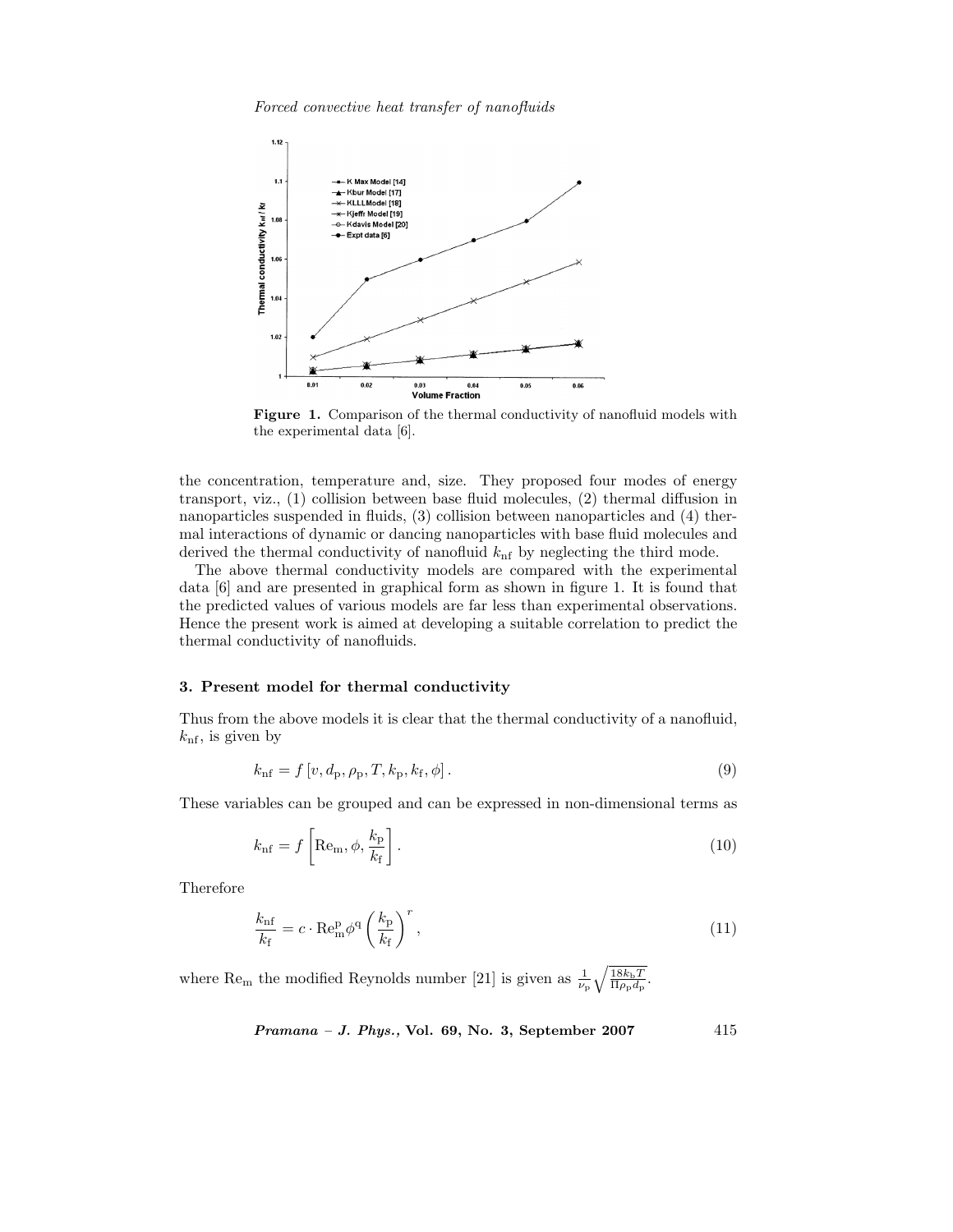

**Figure 2.** Comparison of the present correlation with the experimental data [6,11].

The constants in the above equation (11) are obtained by using experimental data. The data available in [6–10] for  $Al_2O_3 + H_2O$  and  $Cu + H_2O$  nanofluids for different nanoparticle sizes at different volume fractions and at different temperatures are used. Using nonlinear regression analysis an empirical correlation to predict the k of  $\text{Al}_2\text{O}_3$  + H<sub>2</sub>O and Cu + H<sub>2</sub>O nanofluids is developed as

$$
\frac{k_{\rm nf}}{k_{\rm f}} = \text{Re}_{\rm m} \phi^{0.05} \left(\frac{k_{\rm p}}{k_{\rm f}}\right)^{0.2324} \tag{12}
$$

for  $Al_2O_3 + H_2O$  and

$$
\frac{k_{\rm nf}}{k_{\rm f}} = 0.74 \text{ Re}_{\rm m} \phi^{0.05} \left(\frac{k_{\rm p}}{k_{\rm f}}\right)^{0.2324} \tag{13}
$$

for  $Cu + H<sub>2</sub>O$ .

Equations (12) and (13) are applicable only when volume fraction is greater than zero and valid with an average deviation of 0.8% and standard deviation of 1%. The above equations take care of the diameter of the nanoparticle, concentration and temperature effects. The correlations give good agreement with the experimental results as shown in figure 2.

Using the empirical correlation obtained, figures 3a–3c are drawn. Figure 3a shows the effect of particle diameter on the thermal conductivity of nanofluid at various volume fractions. It indicates that with increasing particle diameter the thermal conductivity enhancement decreases. Further, it shows that with increasing volume fraction the effective thermal conductivity of a nanofluid increases. The rate of increase of the k value is found to be less at higher volume fractions compared to lower fractions. Moreover, beyond 12% of volume fraction it appears that the improvement in  $k$  value may be insignificant.

Figure 3b shows the effect of temperature on the thermal conductivity of a nanofluid. It indicates that with increasing temperature the k value of the nanofluid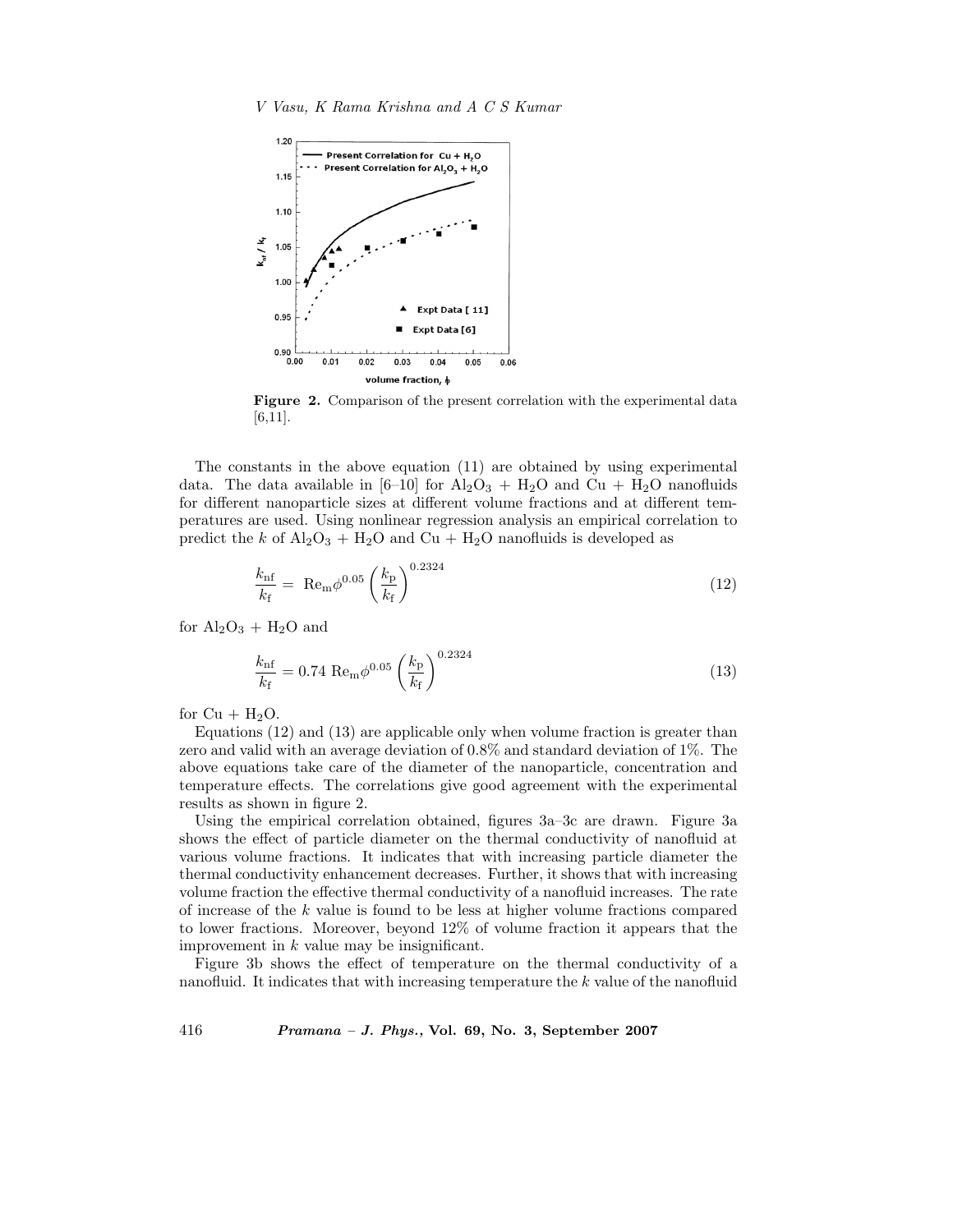*Forced convective heat transfer of nanofluids*



**Figure 3.** The effect of (**a**) volume fraction, (**b**) temperature and (**c**) diameter of nanoparticle on thermal conductivity of nanofluid.

increases. Further, we can conclude from the graph that the effect is more dominant in the small-sized particles than with large-sized ones. Figure 3c shows the effect of particle diameter on the  $k$  value of nanofluid. It indicates that with increase in particle size the thermal conductivity effect decreases. Further, it is evident that the effect of volume fraction on low-sized particle is almost nil, and hence it is advisable to go for small-sized low concentration of particles to have a better  $k$ value.

# **4. Convection of nanofluids**

The present study is aimed at developing a correlation to predict heat transfer coefficient for steady, forced turbulent convection flow of nanofluid inside a tube. It is evident from literature survey that there exists no formulated theory till date that could predict the heat transfer characteristics of nanofluid by considering it as multi-component model. In general, most nanofluids used in practical application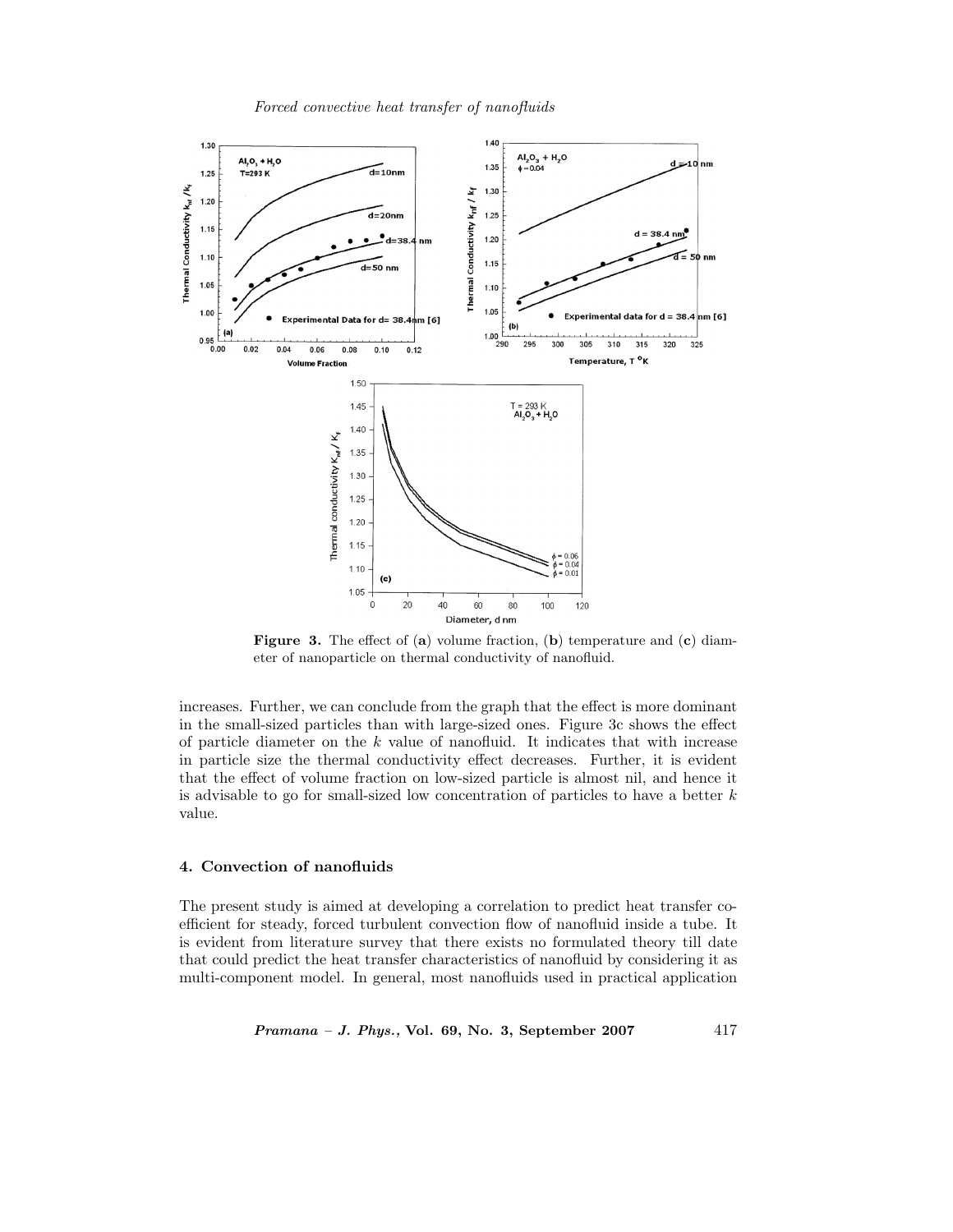## *V Vasu, K Rama Krishna and A C S Kumar*

contain oxide particles and can be easily fluidized. Consequently, it can be treated as single-phase fluid which possesses thermophysical properties as explained earlier. Thus a direct extension of conventional fluid to nanofluid is feasible and classical theory developed for single-phase fluid is also applicable to nanofluid. The conservation of mass, momentum, energy are also applicable. Applicability of the above assumptions is difficult to assess due to lack of data. However, under negligible slip condition, assuming thermal equilibrium between the phases and assuming the particle spatial distribution as uniform the single-phase assumption is valid. From the practical point of view, mixtures with relatively low particle concentration ensure a perfect mixing of particles inside the liquid phase. The stability of particle suspension is also crucial for experimental verification. The experimental results by Pak and Cho [12] and Xuan and Li [11] in which correlations of a form similar to that of the well-known Dittus–Boelter formula were proposed to characterize heat transfer of nanofluids. Pak and Cho [12] and Xuan and Li [11] proposed correlation for the calculation of Nusselt number as follows:

$$
Nu = 0.021(Re_f)^{0.8}(Pr_f)^{0.5}
$$
 (14)

$$
Nu = 0.059 \left[ 1 + 7.6286 \phi^{0.6886} \left( Re_f Pr_f \frac{d_p}{D} \right)^{0.001} \right] Re_f^{0.9238} Pr_f^{0.4}.
$$
 (15)

In the above correlations the Reynolds and Prandtl numbers are evaluated by considering the base fluid only. The Nu values obtained by the above two equations are found either overestimating or underestimating compared to experimental data. Thus in the present work, we adopted the above 'single-phase fluid' approach in order to study the thermal behavior of nanofluids in which the thermophysical properties of the nanofluid are considered instead of base fluid properties. The convective heat transfer coefficient and Nusselt number are related as

$$
Nu_{\text{nf}} = \frac{h_{\text{nf}}D}{k_{\text{nf}}}.\tag{16}
$$

The heat transfer coefficient of turbulent flow through circular tube can be calculated from Dittus–Boelter equation in the following form, where  $c, m$  and n represent the coefficients suitable to nanofluid experimental data.

$$
\mathrm{Nu}_{\mathrm{nf}} = c(\mathrm{Re}_{\mathrm{nf}})^m(\mathrm{Pr}_{\mathrm{nf}})^n. \tag{17}
$$

 $\mathrm{Re}_\mathrm{nf}$  and  $\mathrm{Pr}_\mathrm{nf}$  are defined as follows:

$$
\text{Re}_{\text{nf}} = \frac{\rho_{\text{nf}} U D}{k_{\text{nf}}},\tag{18}
$$

$$
Pr_{\text{nf}} = \frac{C_{\text{nf}} \mu_{\text{nf}}}{k_{\text{nf}}}.\tag{19}
$$

The properties of nanofluid in eqs  $(16)$ – $(19)$  are calculated using eqs  $(1)$ – $(6)$ ,  $(12)$ , (13).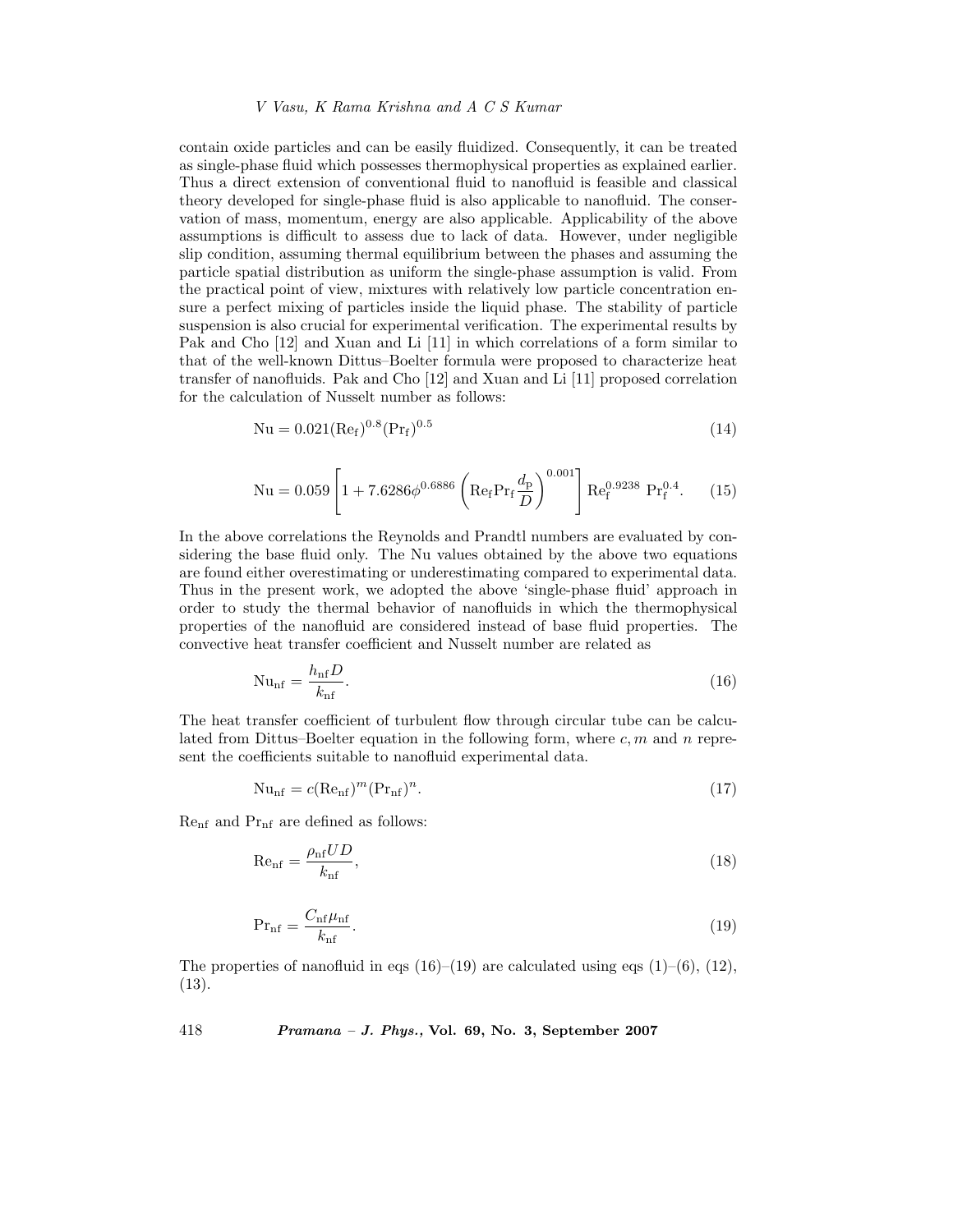## *Forced convective heat transfer of nanofluids*

The Nusselt number for the  $\text{Al}_2\text{O}_3 + \text{H}_2\text{O}$  and  $\text{Cu} + \text{H}_2\text{O}$  nanofluids is obtained from the regression analysis using the experimental data obtained from [10–12]. The values of m and n are fixed as 0.8 and 0.4 to simulate Dittus–Boelter correlation. The constant c is obtained as 0.0256 for  $\text{Al}_2\text{O}_3$  +  $\text{H}_2\text{O}$  and 0.027 for Cu +  $\text{H}_2\text{O}$ nanofluids. Thus the correlations for Nusselt number are developed with an average deviation of 5% and standard deviation of 6.4% as follows:

$$
Nu = 0.0256(Renf)0.8(Prnf)0.4 for Al2O3 + H2O,
$$
\n(20)

$$
Nu = 0.027(Re_{nf})^{0.8}(Pr_{nf})^{0.4} \text{ for Cu} + H_2O.
$$
 (21)

The above equations take care of the diameter of the nanoparticle, concentration and temperature effects. The correlations give good agreement with the experimental results as shown in figures 4 and 5.

# **5. Conclusion**

- Various models to predict thermal conductivity of nanofluid is presented in a chronological order. The comparison of models with experimental data is shown in graphical form.
- A simple analytical correlation to predict k of  $\text{Al}_2\text{O}_3$  +  $\text{H}_2\text{O}$  and Cu +  $\text{H}_2\text{O}$ nanofluids taken into effect the temperature, volume fraction and particle size is presented.
- A simple analytical correlation to predict Nu of  $\text{Al}_2\text{O}_3 + \text{H}_2\text{O}$  and  $\text{Cu} + \text{H}_2\text{O}$ nanofluids is presented and comparison of Nu with experimental and existing correlations is shown in graphical form.
- The correlations obtained for k and Nu are in good agreement with experimental data.



**Figure 4.** Nusselt number comparison for alumina + water nanofluid correlation with the experimental data. (**a**)  $\phi = 1.34\%$ , (**b**)  $\phi = 2.78\%$ .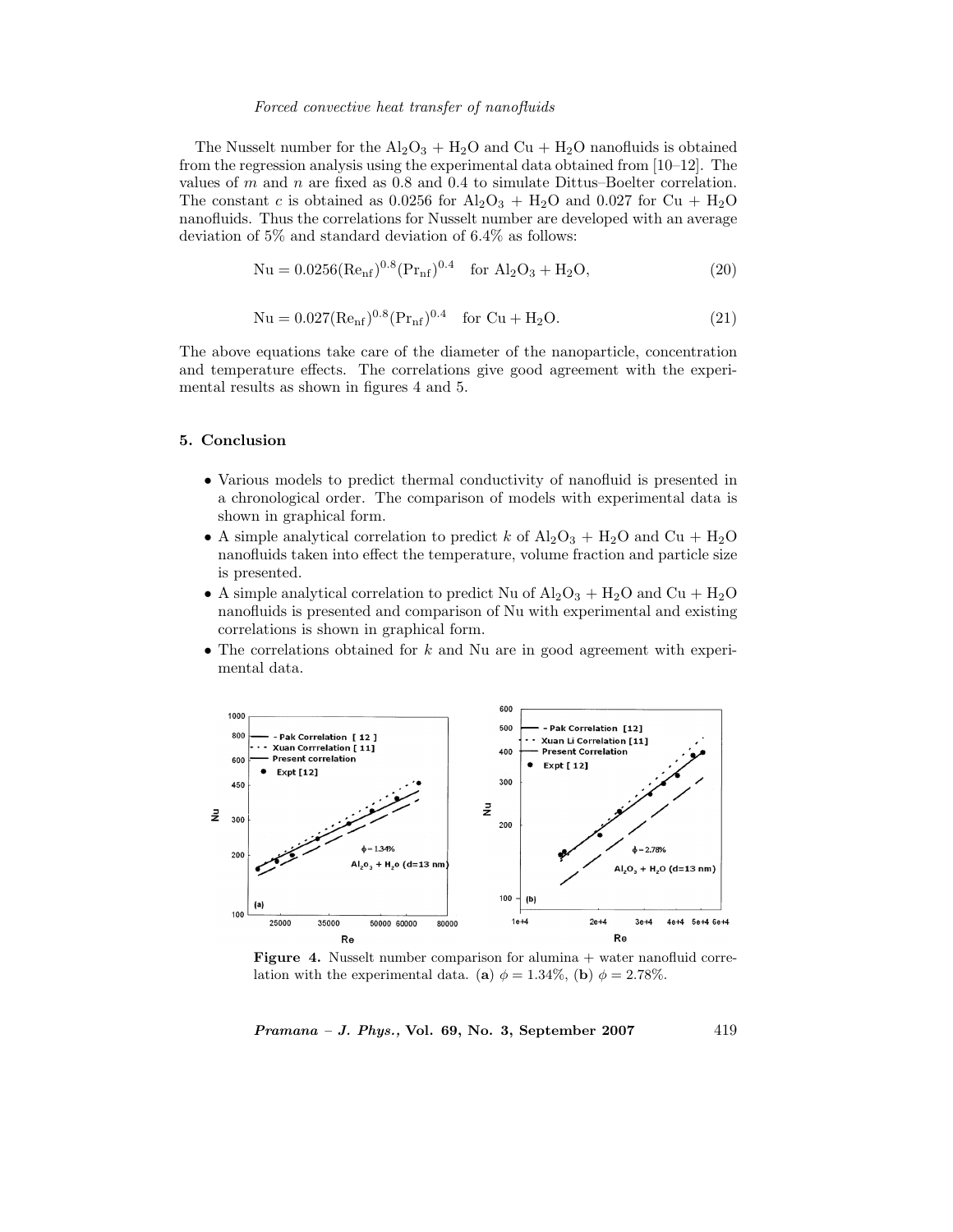



**Figure 5.** Nusselt number comparison for  $Cu$  + water nanofluid correlation with the experimental data. (**a**)  $\phi = 1\%$ , (**b**)  $\phi = 1.5\%$ .

Hence it is concluded that adding nanosized materials to base fluids enhances thermal properties and makes them more suitable to heat exchanger applications.

# **Nomenclature**

- $C$  specific heat (kJ/kg K)
- D diameter of tube (m)
- $d$  diameter (nm)<br>  $k$  thermal conduction
- thermal conductivity  $(W/m K)$
- $k<sub>b</sub>$  Boltzmann constant (1.3807 · 10<sup>-23</sup>) (J/K)<br>Nu Nusselt number
- Nu Nusselt number
- Pr Prandtl number
- Re Reynolds number
- v velocity  $(m/s)$
- $n$  shape factor

 $\text{Re}_\text{m}$  Reynolds number  $\frac{1}{\nu_\text{p}}\sqrt{\frac{18k_\text{b}T}{\Pi\rho_\text{p}d_\text{p}}}$  $T$  temperature  $(K)$ 

# **Greek**

 $\rho$  density (kg/m<sup>3</sup>) μ viscosity (Pa·s)<br>  $\phi$  volume fraction volume fraction  $\psi$  sphericity  $\nu$  viscosity  $(m^2/s)$